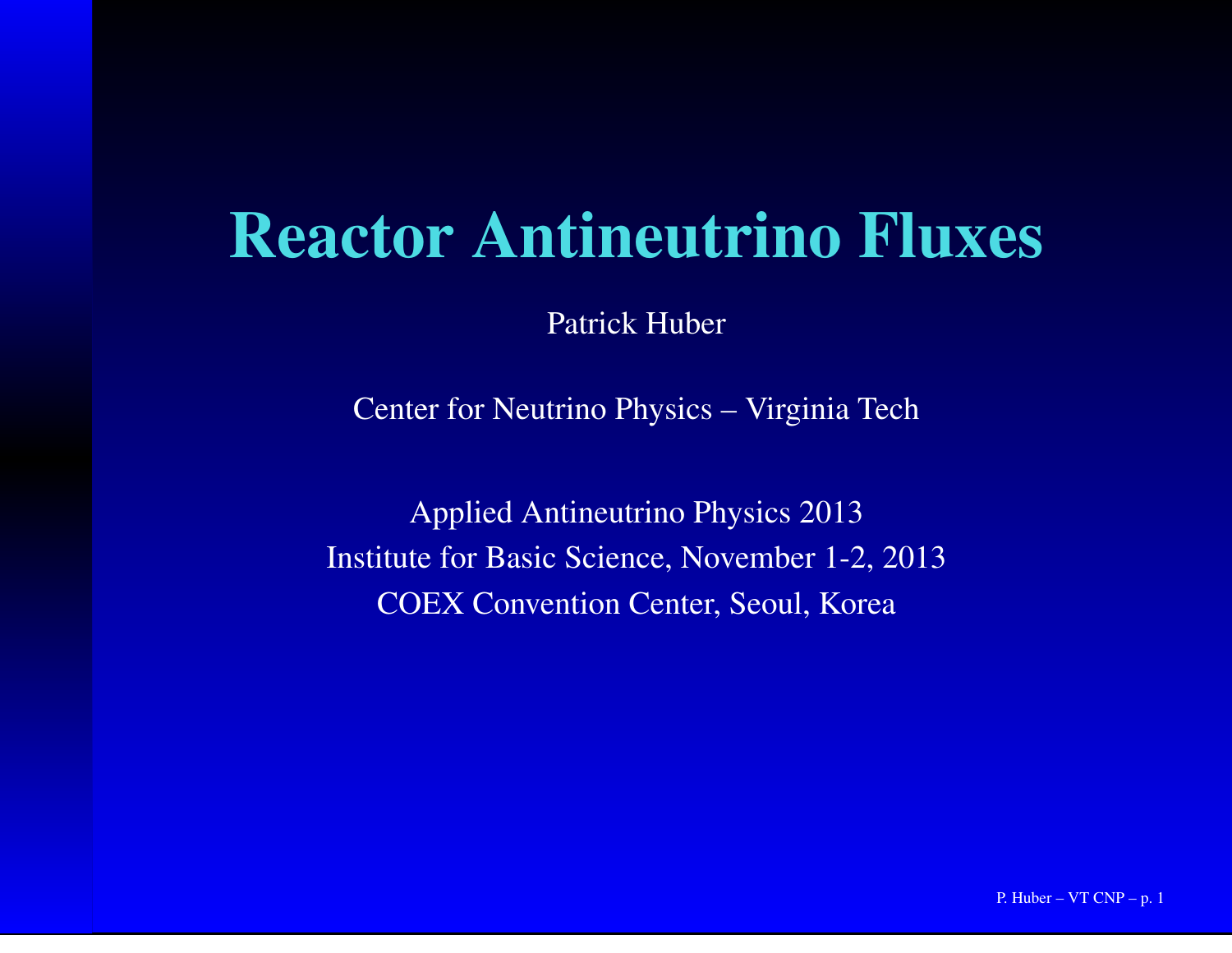#### Beta decay theory

In Fermi theory, the spectrum of massless neutrinos isobtained from

> $E_\nu=$  $E_{\rm 0}$  $E_e\,$

 In reality there are many corrections: finite nuclear size, radiative corrections, screening effects, induced currents, . . . which in principle can be computed forallowed decays but not for forbidden ones.

There is <sup>a</sup> sizable fraction of around 40% of allneutrinos coming from forbidden decays, essentiallyfor reasons of combinatorics.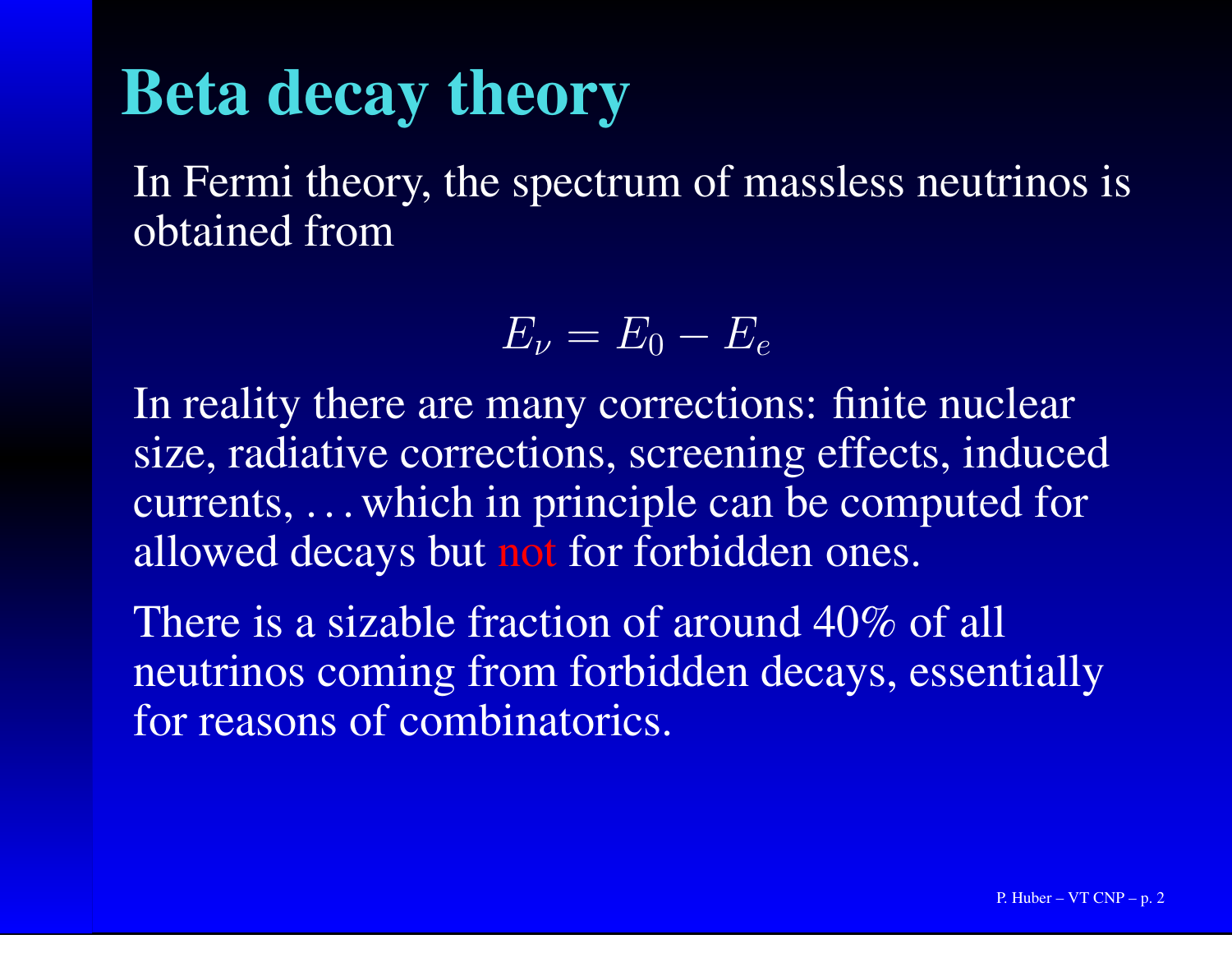### Neutrinos from fission

 For <sup>a</sup> single branch energy conservation implies <sup>a</sup>one-to-one correspondence between  $\beta$  and  $\bar{\nu}$ spectrum.

However, here there are about 500 nuclei and 10 000individual  $\beta$ -branches involved; many are far away from stability.

Direct  $\beta$  spectroscopy of single nuclei never will be complete, and even then one has to untangle thevarious branches

 $\gamma$  spectroscopy yields energy levels and branching fractions, but with limitations, *cf.* pandemonium effect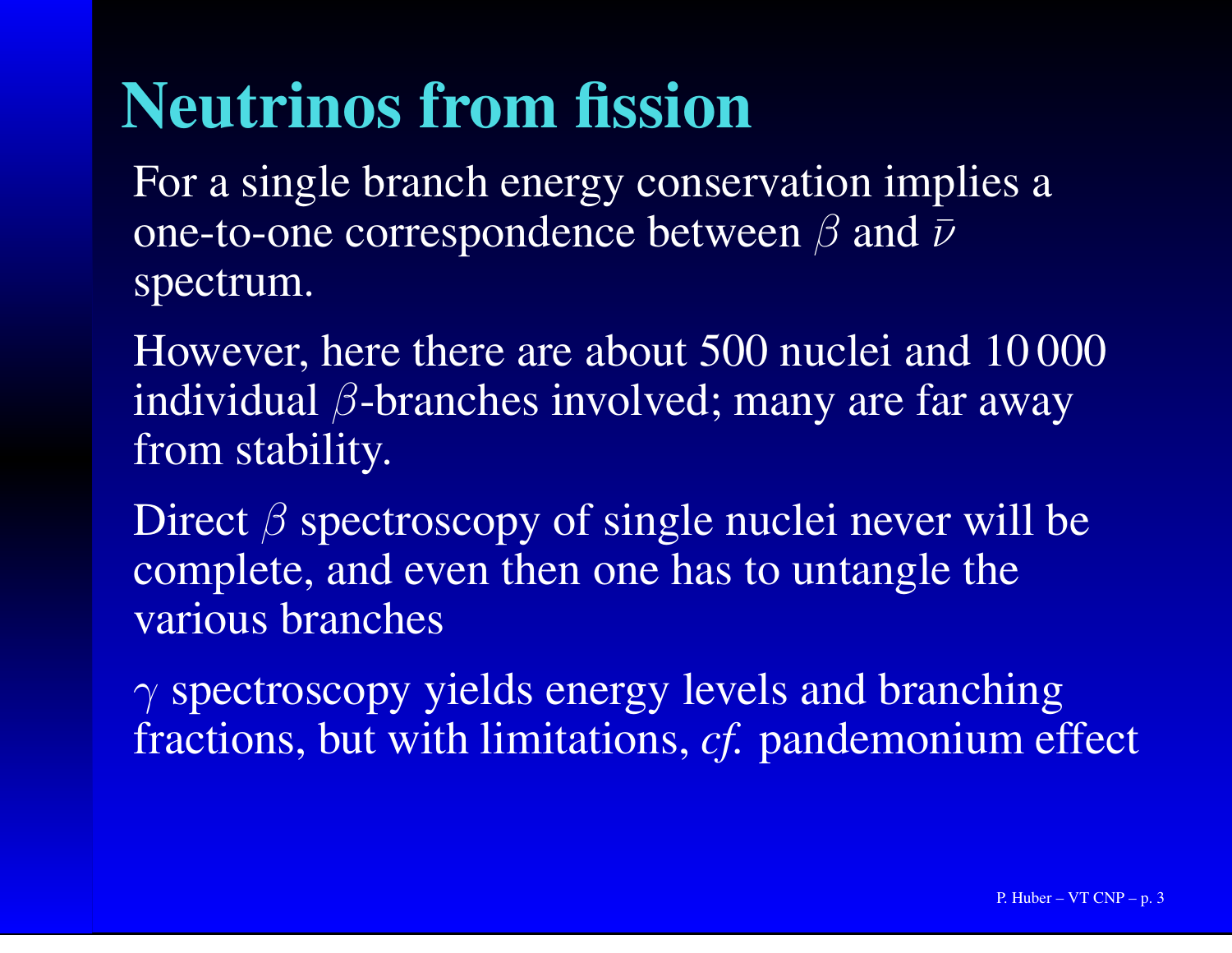# $\beta$  branches

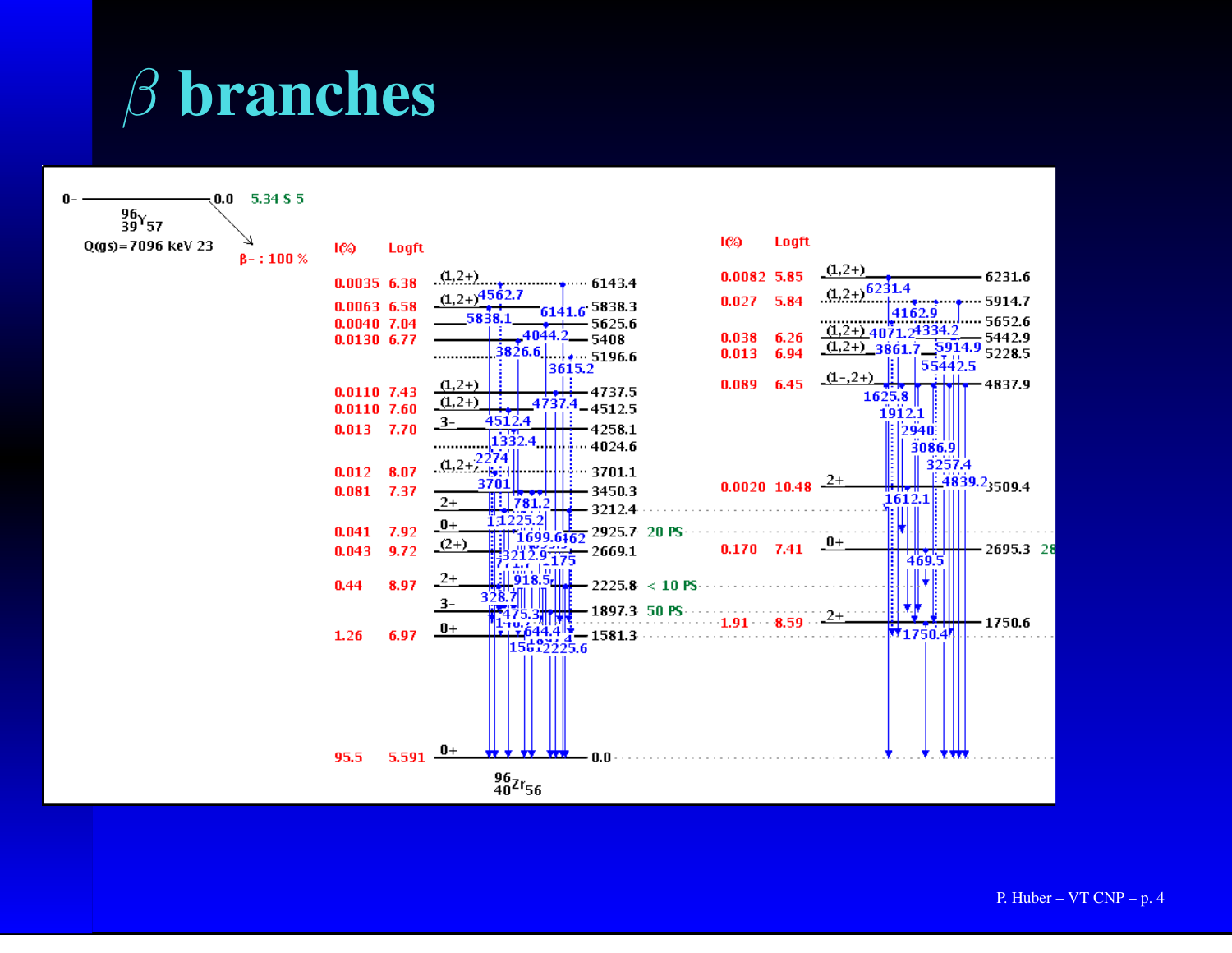## $\beta$ -spectrum from fission



 $235$ U foil inside the High Flux Reactor at ILL

Electron spectroscopy with <sup>a</sup> magnetic spectrometer

Same method used for $^{239}$ Pu and  $^{241}$ Pu

For  $^{238}$ U reliance on the theory – small contribution to overall neutrinospectrum

Schreckenbach, *et al.* 1985.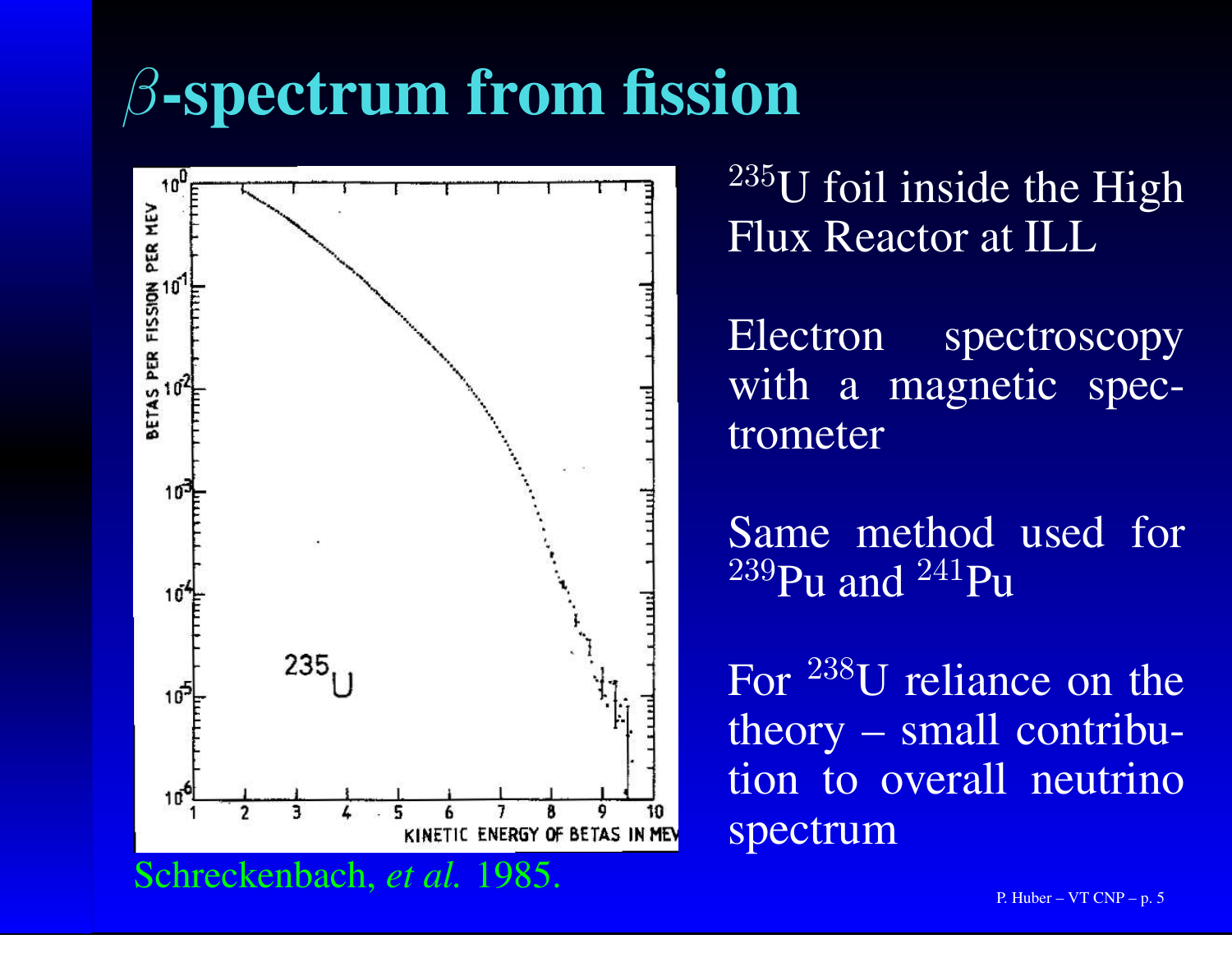## Extraction of  $\nu$ -spectrum

The total  $\beta$ -spectrum is a sum of all decay branches

$$
\mathcal{N}_{\beta}(E_e) = \int dE_0 N_{\beta}(E_e, E_0; \bar{Z}) \, \eta(E_0) \, .
$$

with  $\bar{Z}$  effective nuclear charge and  $\eta(E_0)$ , the underlying distribution of endpoints

This is <sup>a</sup> so called Fredholm integral equation of thefirst kind – mathematically ill-posed, *i.e.* solutionstend to oscillate, needs regulator.

This approach is the basis for "virtual branches" Schreckenbach *et al.*, 1982, 1985, <sup>1989</sup> and is used in the modern calculations as well Mueller *et al.* 2011, Huber 2011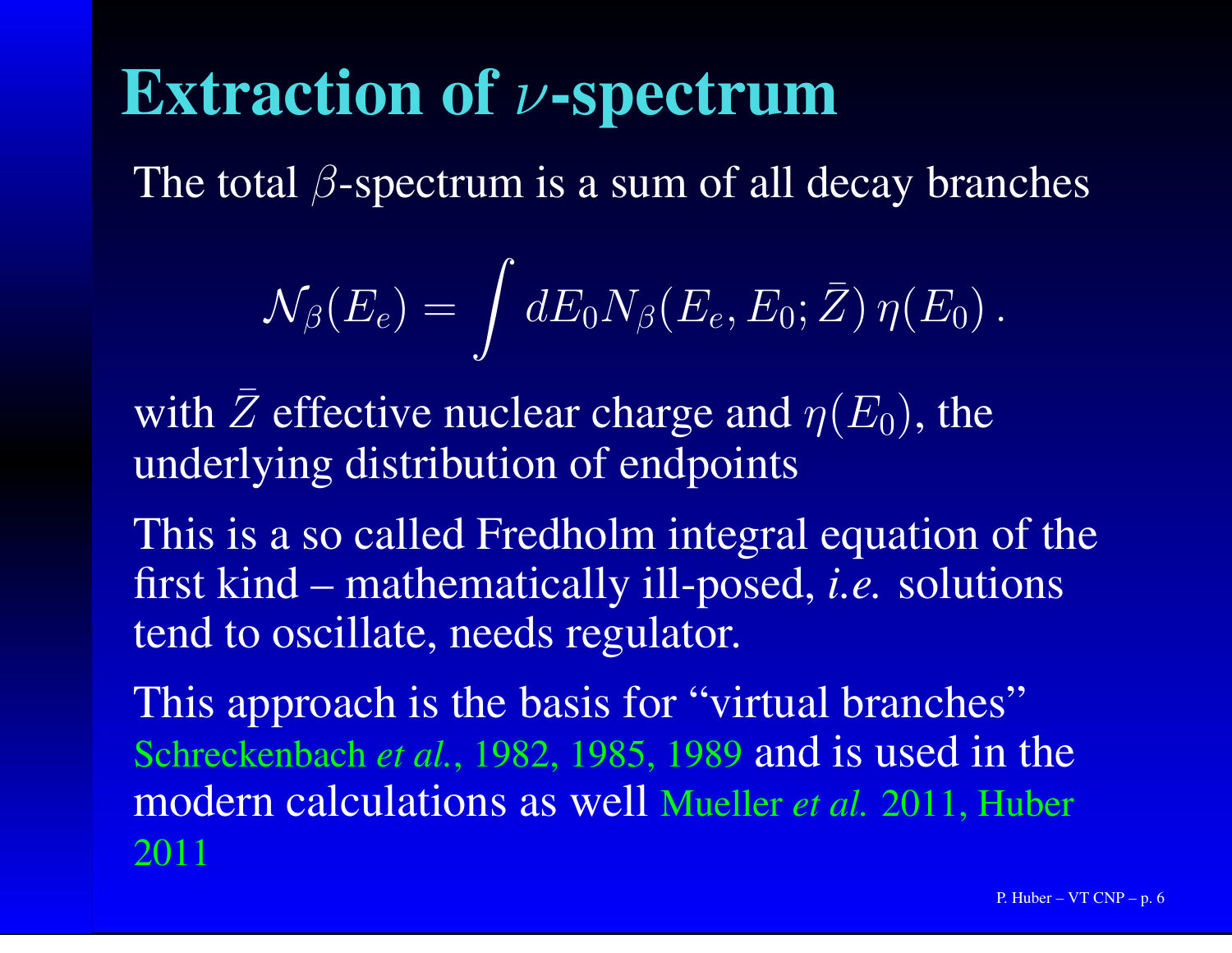### Virtual branches



1 – fit an allowed  $\beta$ -spectrum with free normalization  $\eta$  and endpoint energy  $E_{\rm 0}$  the last  $s$  data points

- 2 delete the last  $s$  data points
- 3 subtract the fitted spectrum from the data
- $4 \overline{\text{goto}}\,1$

 Invert each virtual branch using energy conservation into <sup>a</sup>neutrino spectrum and add them all. e.g. Vogel, 2007

P. Huber – VT CNP – p. 7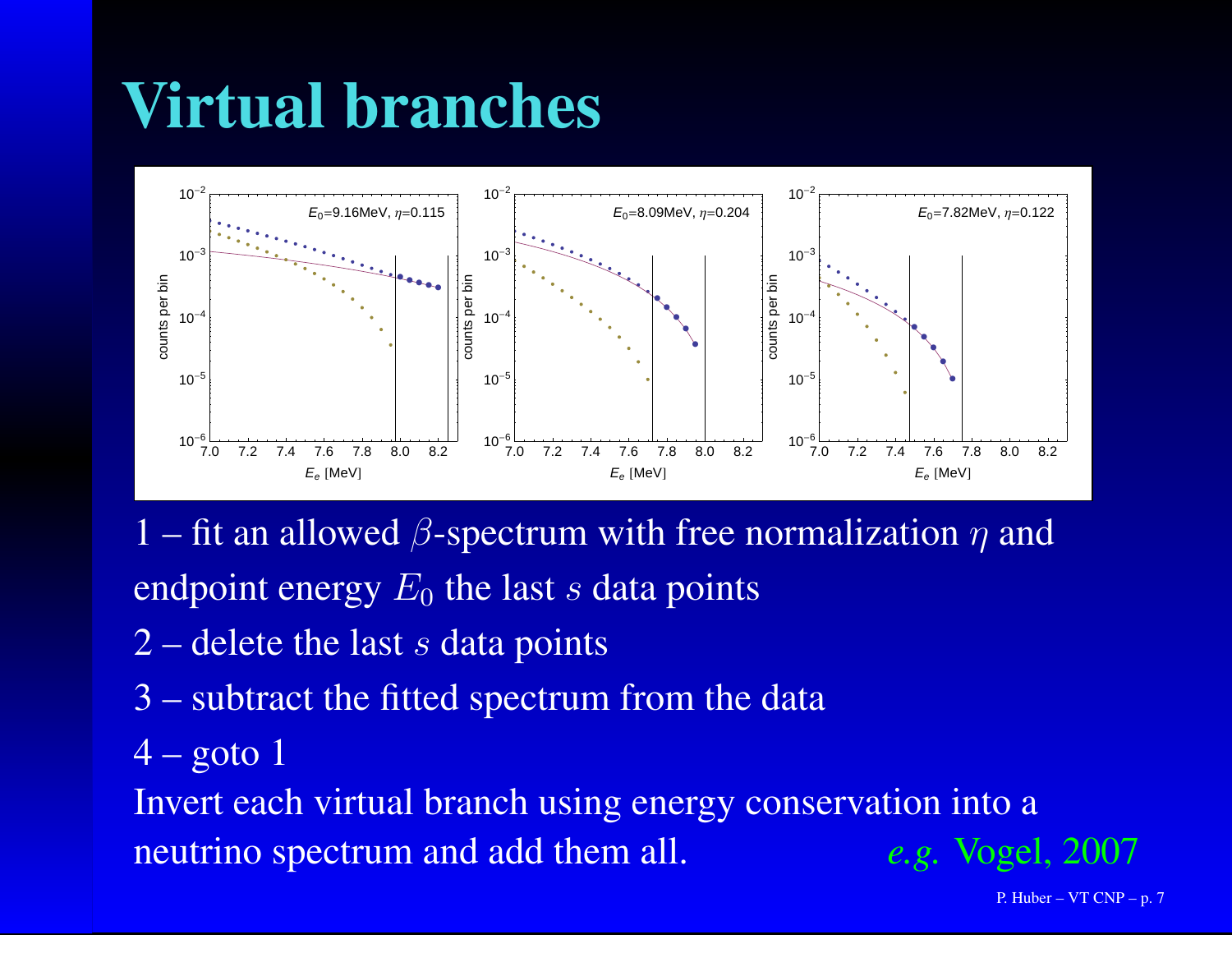## Corrections to  $\beta$ -shape

#### There are numerous correction to the  $\beta$ -spectrum



Many of these correction depend on the nuclearcharge Z, but Z is not determined by the  $\beta$ -spectrum measurement ⇒ nuclear databases.

For forbidden decays many of these corrections arenot known – potentially large uncertainty.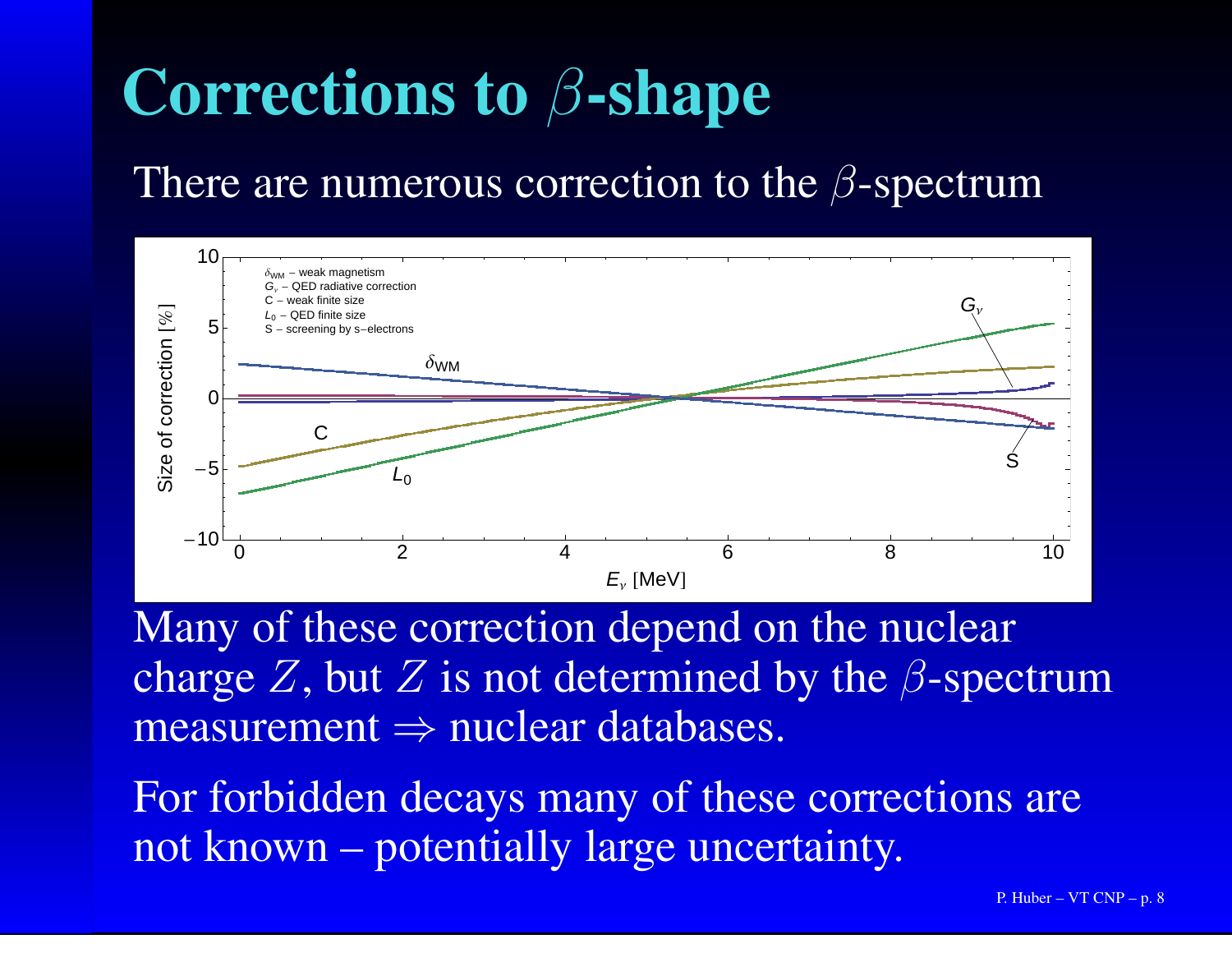#### Weak magnetism  $\mathbf{\&} \ \beta$ -spectra

 Nuclear structure effects can be summarized by theuse of appropriate form factors  $F_X^N$  $X$  .

The weak magnetic nuclear,  $F_{M}^{N}$  of CVC is given in terms of the analog EM form $M \,$  $\frac{M}{M}$  form factor by virtue<br>e analog EM form factor as

$$
F_M^N(0)=\sqrt{2}\mu(0)
$$

The effect on the  $\beta$ -decay spectrum (in allowed decays) is given by

$$
1 + \delta_{\text{WM}} W \simeq 1 + \frac{4}{3M} \frac{F_M^N(0)}{F_A^N(0)} W
$$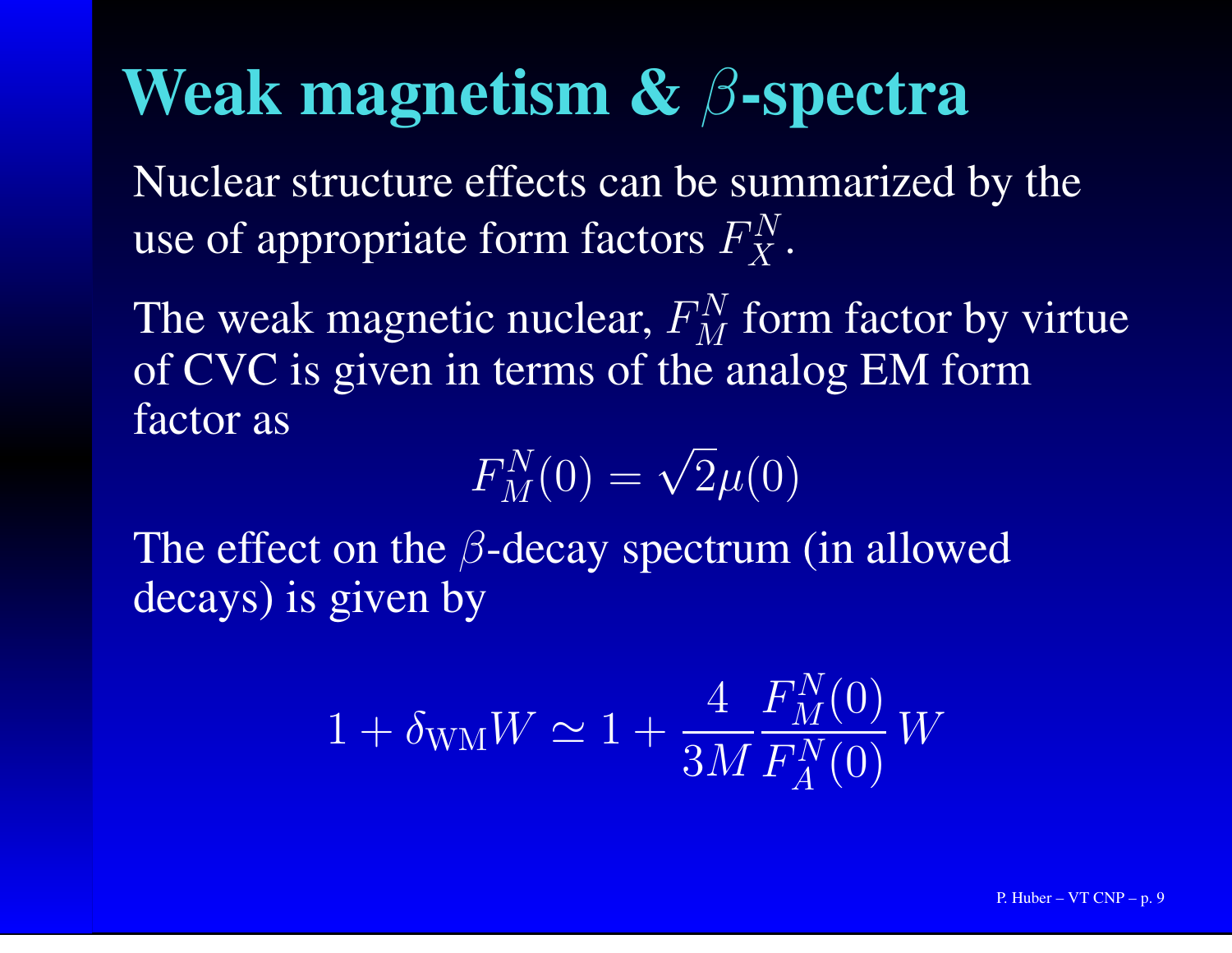### What is the value of  $\delta_{WM}$ ?

Three ways to determine  $\delta_{WM}$ 

- impulse approximation universal value  $0.5\% \,\rm MeV^{-1}$
- using  $\text{CVC} F_M$  from analog M1  $\gamma$ -decay width,<br>F<sub>r</sub> from ft value  $F_A$  from  $ft$  value
- direct measurement in  $\beta$ -spectrum only very few, light nuclei have been studied. In those casesthe CVC predictions are confirmed within(sizable) errors.

In the following, we will compare the results fromCVC with the ones from the impulse approximation.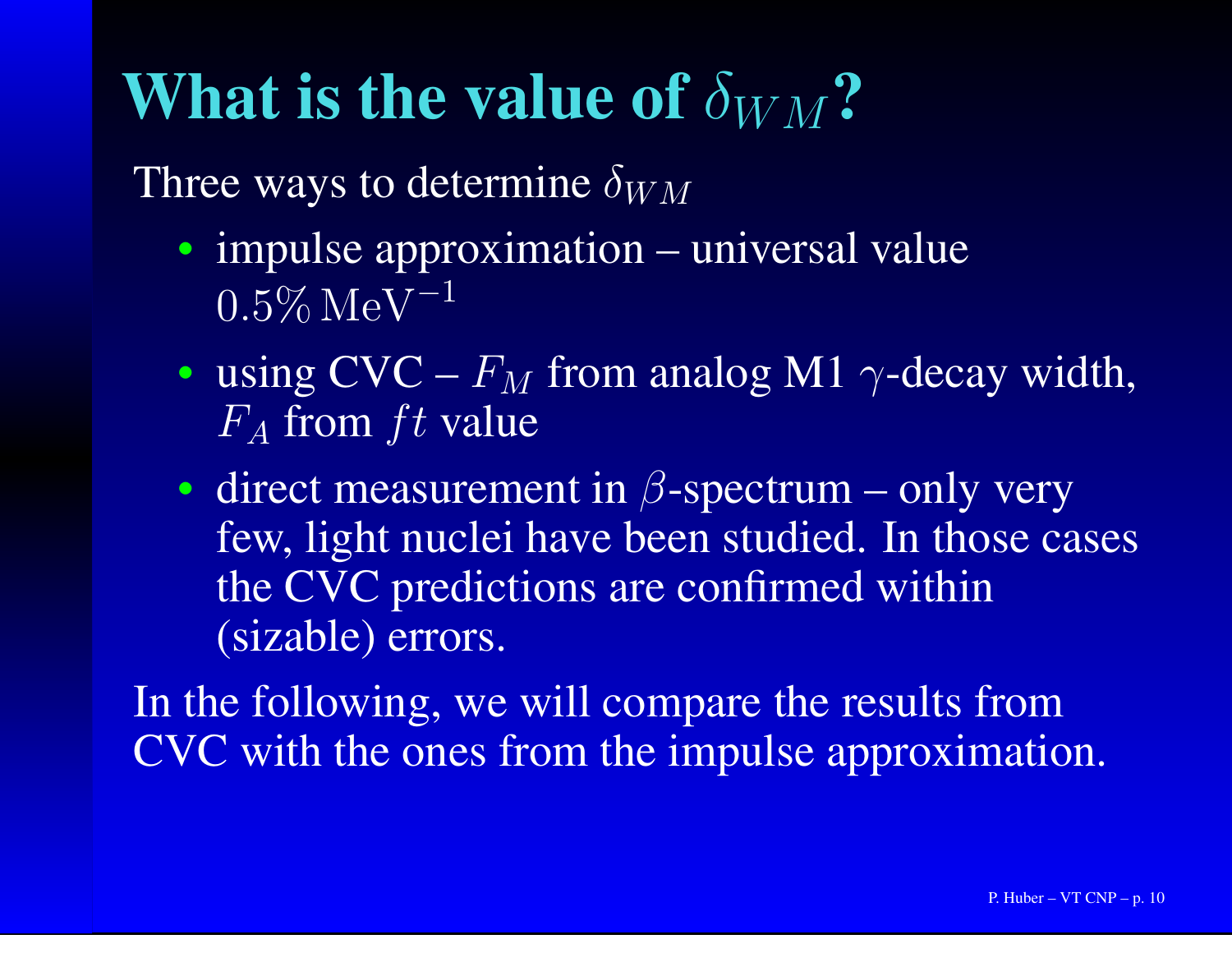### CVC at work

Collect all nuclei for which we

- can identify the isospin analog energy level
- and know  $\Gamma_{M1}$

then, compute the resulting  $\delta_{WM}$ . This exercise has been done in Calaprice, Holstein, Nucl. Phys. A273 (1976) 301. and they find for nuclei with  $ft < 10^6$ 

$$
\delta_{WM} = 0.82 \pm 0.4\% \,\mathrm{MeV}^{-1}
$$

which is in reasonable agreement with the impulse approximated value of  $\delta_{WM} = 0.5\% \text{MeV}^{-1}$ . Our result for  $ft < 10^6$  is  $\delta_{WM} = (0.67 \pm 0.26)\,\% \,\rm{MeV}^{-1}.$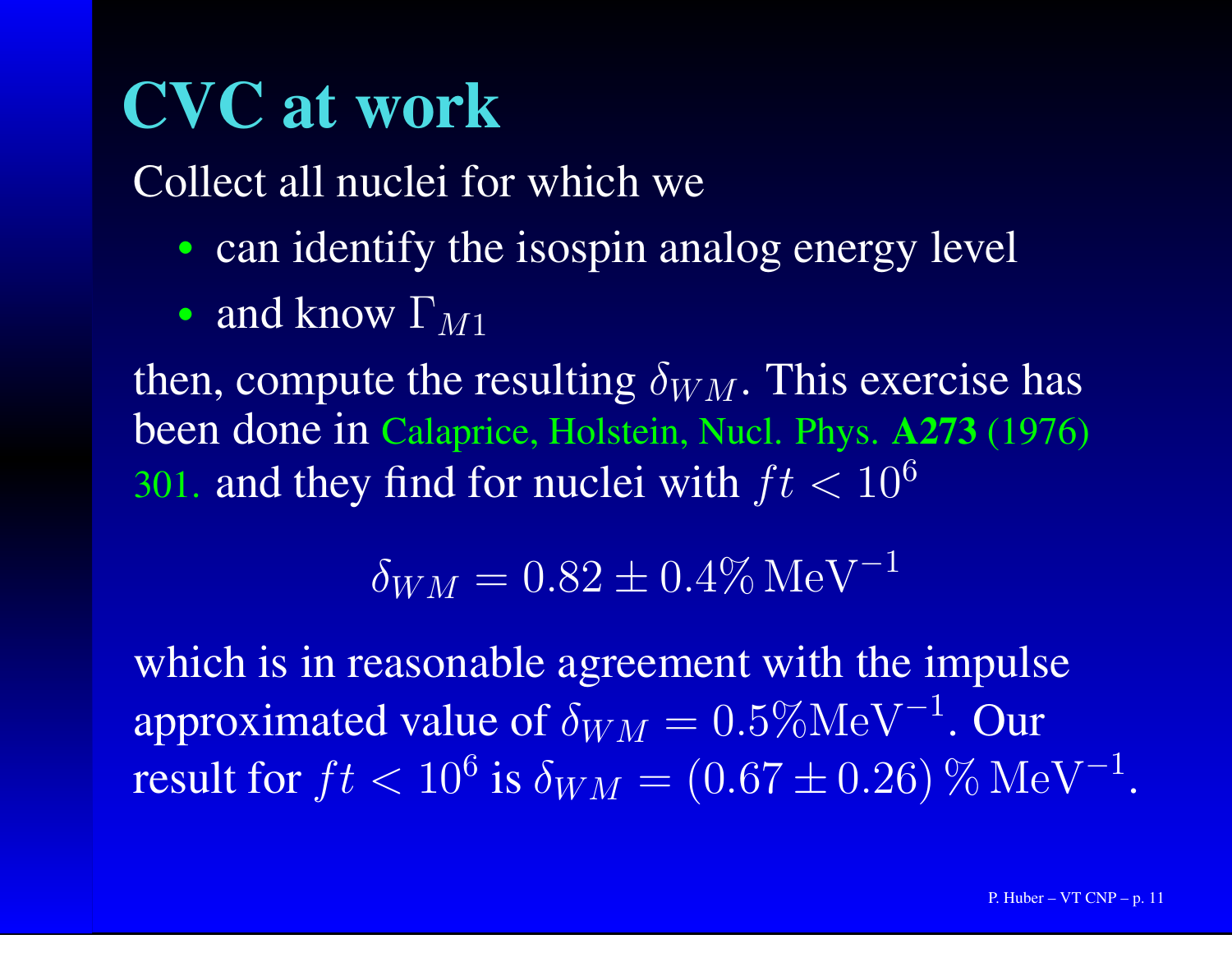### CVC at work

| Decay                                     | $J_i \rightarrow J_f$ | $E_{\gamma}$ | $\Gamma_{M1}$ | $b_{\gamma}$ | ft                    | $\mathcal{C}$ | $b_{\gamma}/Ac$ | $\vert dN/dE\vert$     |
|-------------------------------------------|-----------------------|--------------|---------------|--------------|-----------------------|---------------|-----------------|------------------------|
|                                           |                       | (keV)        | (eV)          |              | (s)                   |               |                 | $(\% \text{MeV}^{-1})$ |
| ${}^{6}$ He $\rightarrow$ <sup>6</sup> Li | $0^+\rightarrow 1^+$  | 3563         | 8.2           | 71.8         | 805.2                 | 2.76          | 4.33            | 0.646                  |
| $^{12}B \rightarrow ^{12}C$               | $1^+ \rightarrow 0^+$ | 15110        | 43.6          | 37.9         | 11640.                | 0.726         | 4.35            | 0.62                   |
| $12^1$ N $\rightarrow$ $12^1$ C           | $1^+ \rightarrow 0^+$ | 15110        | 43.6          | 37.9         | 13120.                | 0.684         | 4.62            | 0.6                    |
| $^{18}$ Ne $\rightarrow$ $^{18}$ F        | $0^+\rightarrow 1^+$  | 1042         | 0.258         | 242.         | 1233.                 | 2.23          | 6.02            | 0.8                    |
| $^{20}$ F $\rightarrow$ $^{20}$ Ne        | $2^+ \rightarrow 2^+$ | 8640         | 4.26          | 45.7         | 93260.                | 0.257         | 8.9             | 1.23                   |
| $^{22}$ Mg $\rightarrow$ $^{22}$ Na       | $0^+\rightarrow 1^+$  | 74           | 0.0000233     | 148.         | 4365.                 | 1.19          | 5.67            | 0.757                  |
| $^{24}$ Al $\rightarrow$ $^{24}$ Mg       | $4^+ \rightarrow 4^+$ | 1077         | 0.046         | 129.         | 8511.                 | 0.85          | 6.35            | 0.85                   |
| $126$ Si $\rightarrow$ $26$ Al            | $0^+\rightarrow 1^+$  | 829          | 0.018         | 130.         | 3548.                 | 1.32          | 3.79            | 0.503                  |
| $^{28}$ Al $\rightarrow$ $^{28}$ Si       | $3^+\rightarrow 2^+$  | 7537         | 0.3           | 20.8         | 73280.                | 0.29          | 2.57            | 0.362                  |
| $^{28}P \rightarrow ^{28}Si$              | $3^+\rightarrow 2^+$  | 7537         | 0.3           | 20.8         | 70790.                | 0.295         | 2.53            | 0.331                  |
| $14C \rightarrow 14N$                     | $0^+\rightarrow 1^+$  | 2313         | 0.0067        | 9.16         | $1.096 \times 10^{9}$ | 0.00237       | 276.            | 37.6                   |
| $^{14}$ O $\rightarrow$ $^{14}$ N         | $0^+\rightarrow 1^+$  | 2313         | 0.0067        | 9.16         | $1.901 \times 10^{7}$ | 0.018         | 36.4            | 4.92                   |
| $3^2P \rightarrow 3^2S$                   | $1^+ \rightarrow 0^+$ | 7002         | 0.3           | 26.6         | $7.943 \times 10^{7}$ | 0.00879       | 94.4            | 12.9                   |
|                                           |                       |              |               |              |                       |               |                 |                        |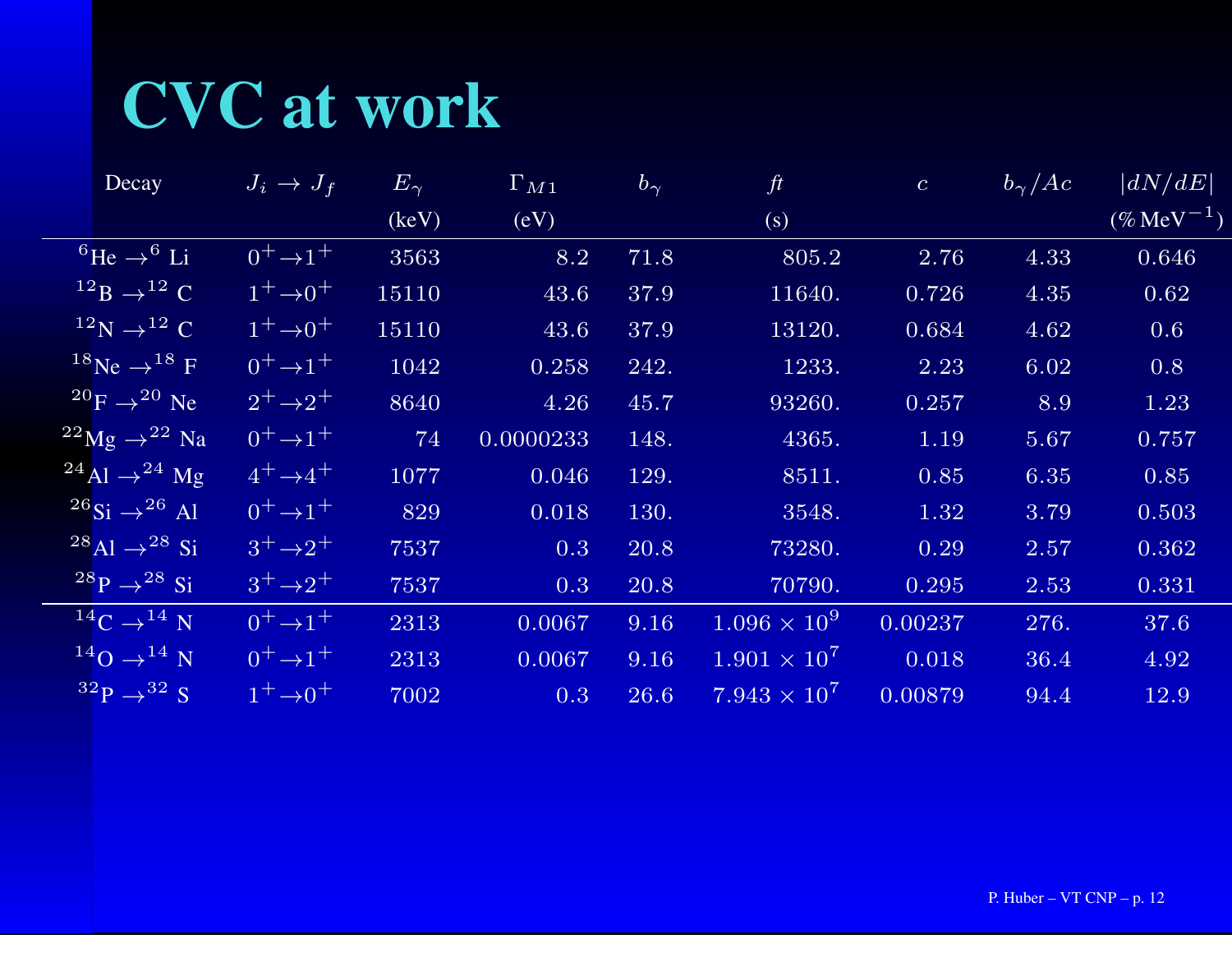# What happens for large  $ft$ ?

| Decay                                                             | $J_i \rightarrow J_f$ $E_{\gamma}$ |       | $\Gamma_{M1}$ | $ b_{\gamma} $ | $\frac{1}{2}$                                                                                                              | $\mathcal{C}$ | $b_{\gamma}/Ac$ | dN/dE                  |
|-------------------------------------------------------------------|------------------------------------|-------|---------------|----------------|----------------------------------------------------------------------------------------------------------------------------|---------------|-----------------|------------------------|
|                                                                   |                                    | (keV) | (eV)          |                | (S)                                                                                                                        |               |                 | $(\% \text{MeV}^{-1})$ |
| $14C \rightarrow 14N$ 0 <sup>+</sup> $\rightarrow$ 1 <sup>+</sup> |                                    | 2313  |               |                | $0.0067$ 9.16 $1.096 \times 10^9$                                                                                          | 0.00237       | 276.            | 37.6                   |
| $140 \rightarrow 14 N$ $0^+ \rightarrow 1^+$                      |                                    | 2313  |               |                | $-0.0067 \quad -9.16 \quad -1.901 \times 10^{7} \qquad -0.018$                                                             |               | 36.4            | 4.92                   |
| $1^{32}P - 3^{2}S = 1^{+} \rightarrow 0^{+}$                      |                                    |       |               |                | $\left( \frac{7002}{ } \right. \qquad \quad 0.3 \quad \, 26.6 \quad \, 7.943 \times 10^{7} \quad \, 0.00879 \, \, 0.00000$ |               | 94.4            | 12.9                   |

Including these large  $ft$  nuclei, we have

 $\delta_{WM} = (4.78 \pm 10.5)\,\% \,\rm{MeV}^{-1}$ 1

which is about 10 times the impulse approximated value and this are about 3 nuclei out of 10-20...

NB, a shift of  $\delta_{WM}$  by  $1\% \text{MeV}^{-1}$  shifts the total<br>neutring flux above inverse  $\beta$  decay threshold by neutrino flux above inverse  $\beta$ -decay threshold by ∼ $\sim 2\%$ .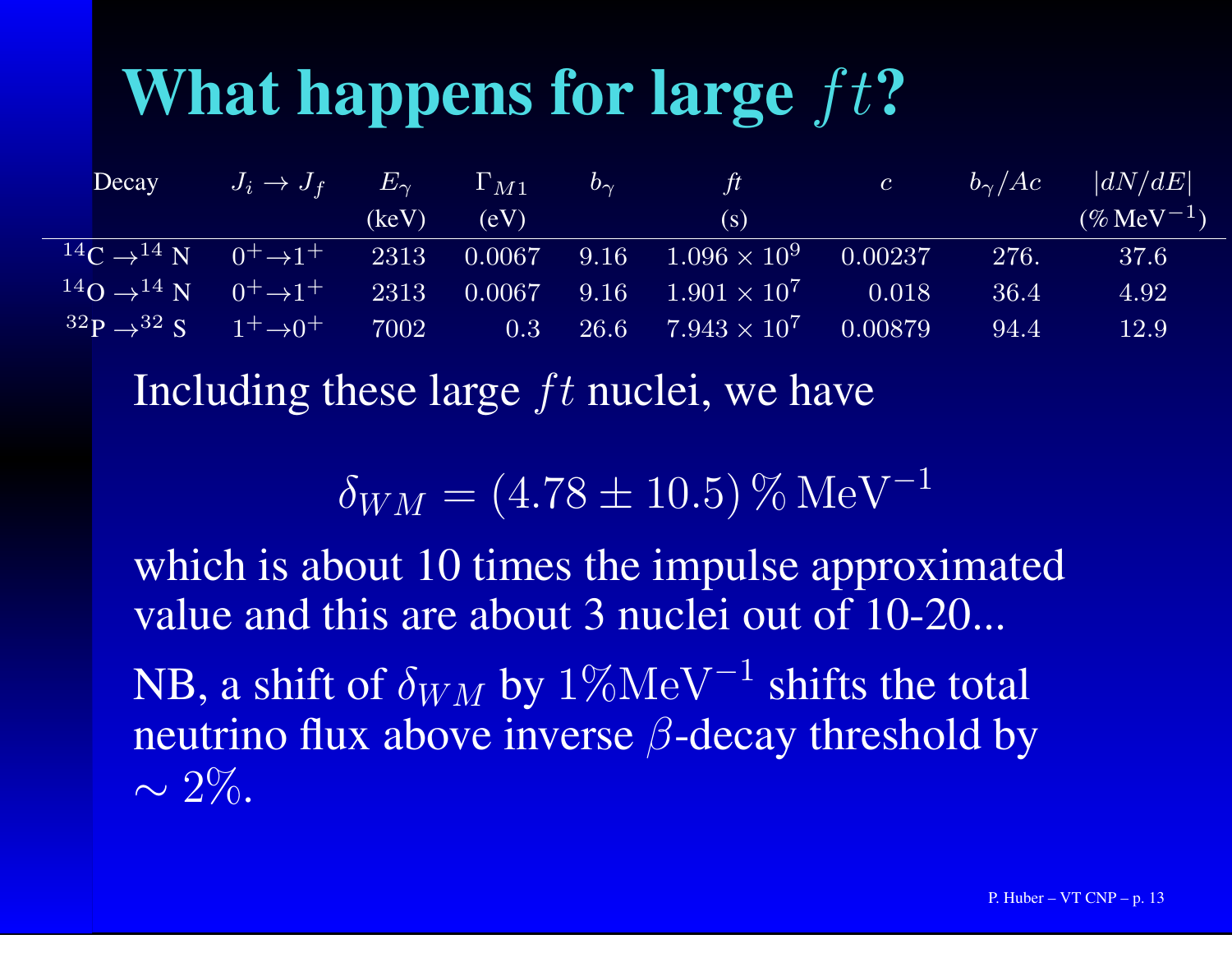### WM in forbidden decays



Approximate upper bound for the flux error due to forbiddendecays.

Hayes *et. al*, arXiv:1309.4146 point out that in forbidden decays <sup>a</sup> mixture of different operators are involved, and that while for many of the individual operators the corrections can be computed, the relative contribution of each operator is generally unknown.

My interpretation: it is again the WM which is the leading cause for the large combined uncertainty theyfind.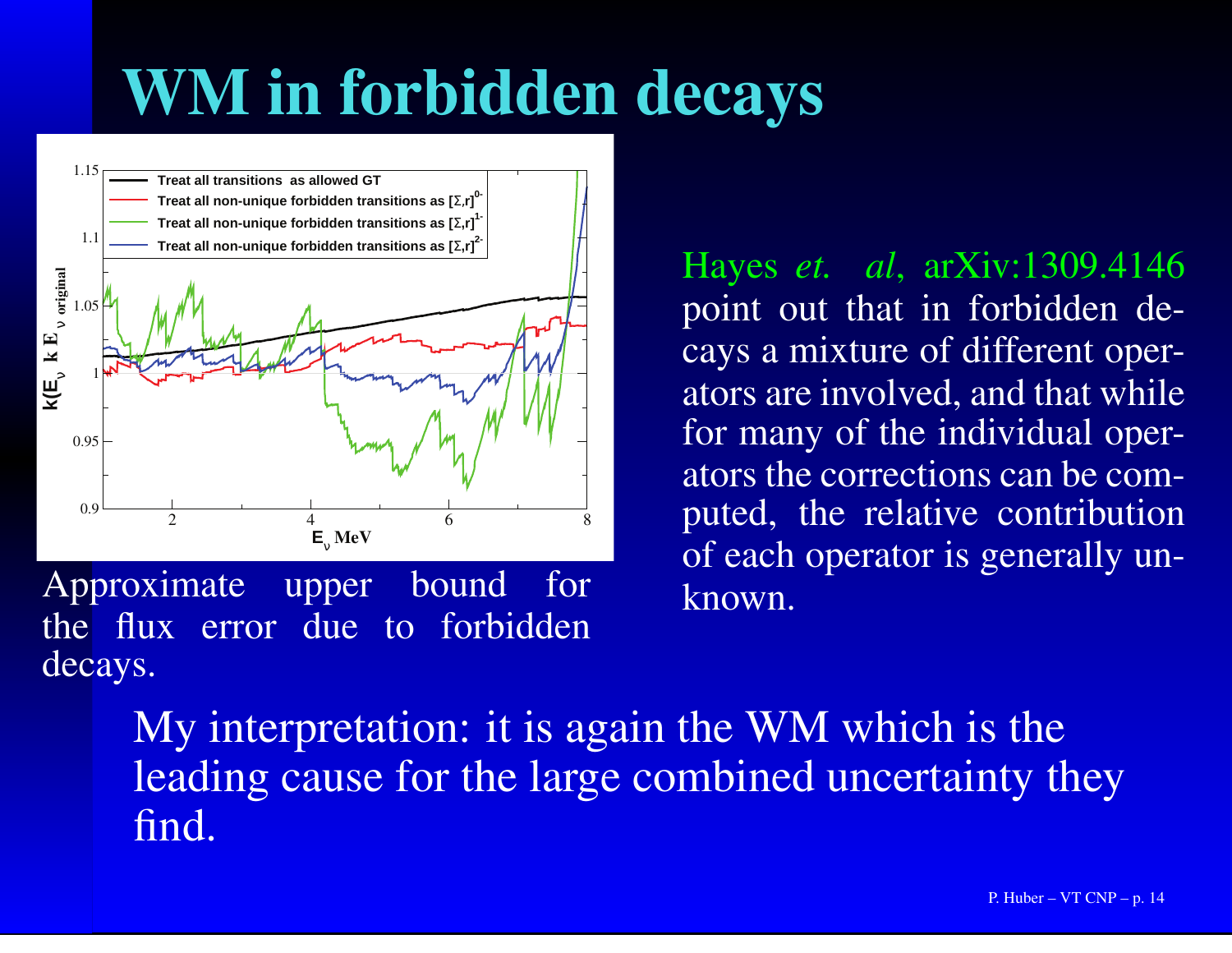#### Impact on fluxes

Following the nomenclature of Hayes *et al.*, the forbiddencorrection,  $\kappa$ , reads

 $\kappa(E_e)=C(E_e)\left[1+\delta_{\rm WM}(E_e)\right]$ 

and the neutrino correction  $\Lambda(E_\nu)$  is obtained by

$$
\Lambda(E_{\nu}) = \kappa(E_0 - E_{\nu})
$$

Given that the total  $\beta$ -spectrum is fixed by the ILL measurements, what matters are effects which change theneutrino and  $\beta$ -spectrum in different ways, and we define

$$
\beta\nu(T) := \frac{\kappa(T) - \Lambda(T)}{\kappa(T) + \Lambda(T)},
$$

with  $T$  being the lepton kinetic energy.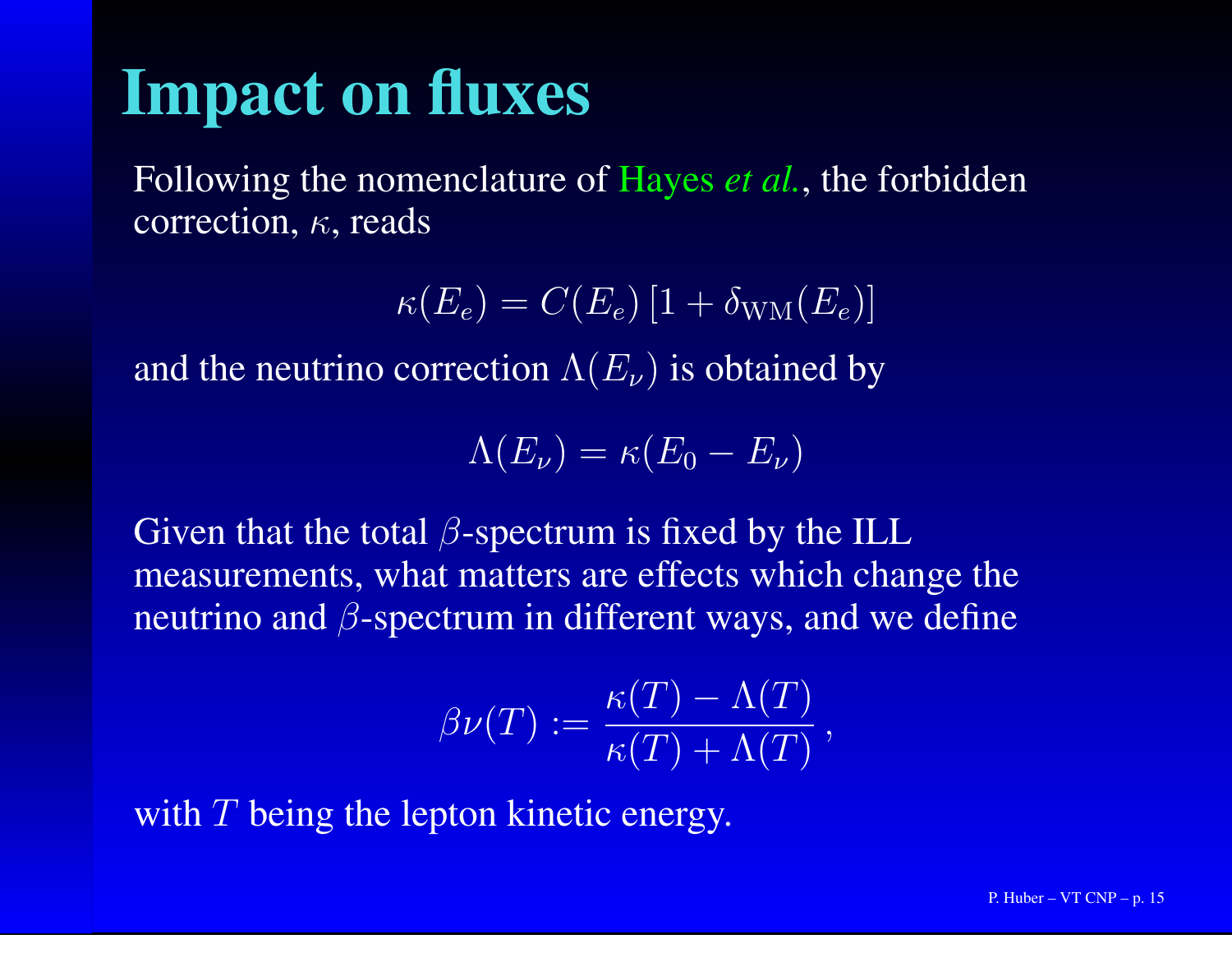### Impact on fluxes

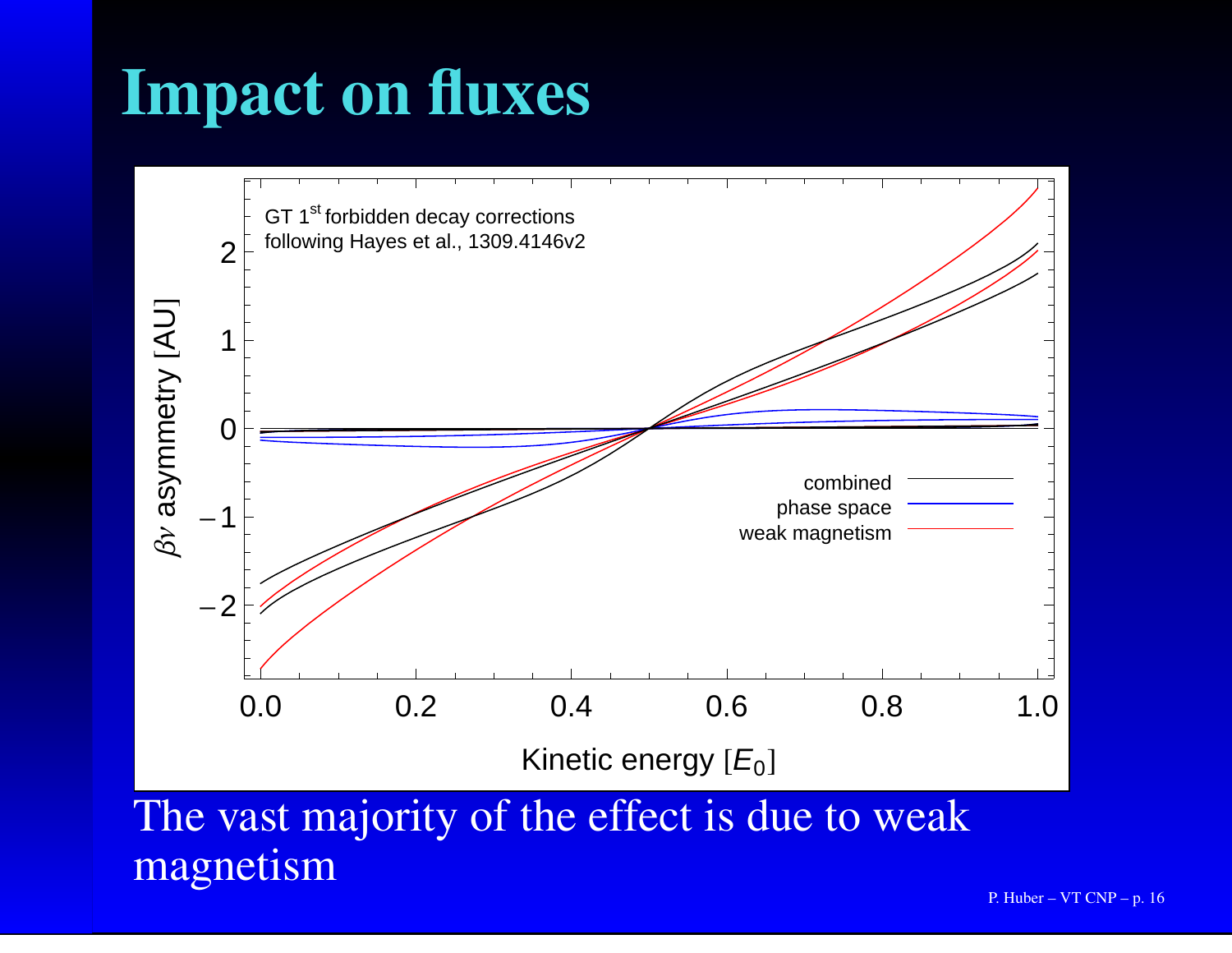### Reactor antineutrino fluxes



Shift with respec<sup>t</sup> to ILL results, due toa) different effective nuclear charge distributionb) branch-by-branch application of shape corrections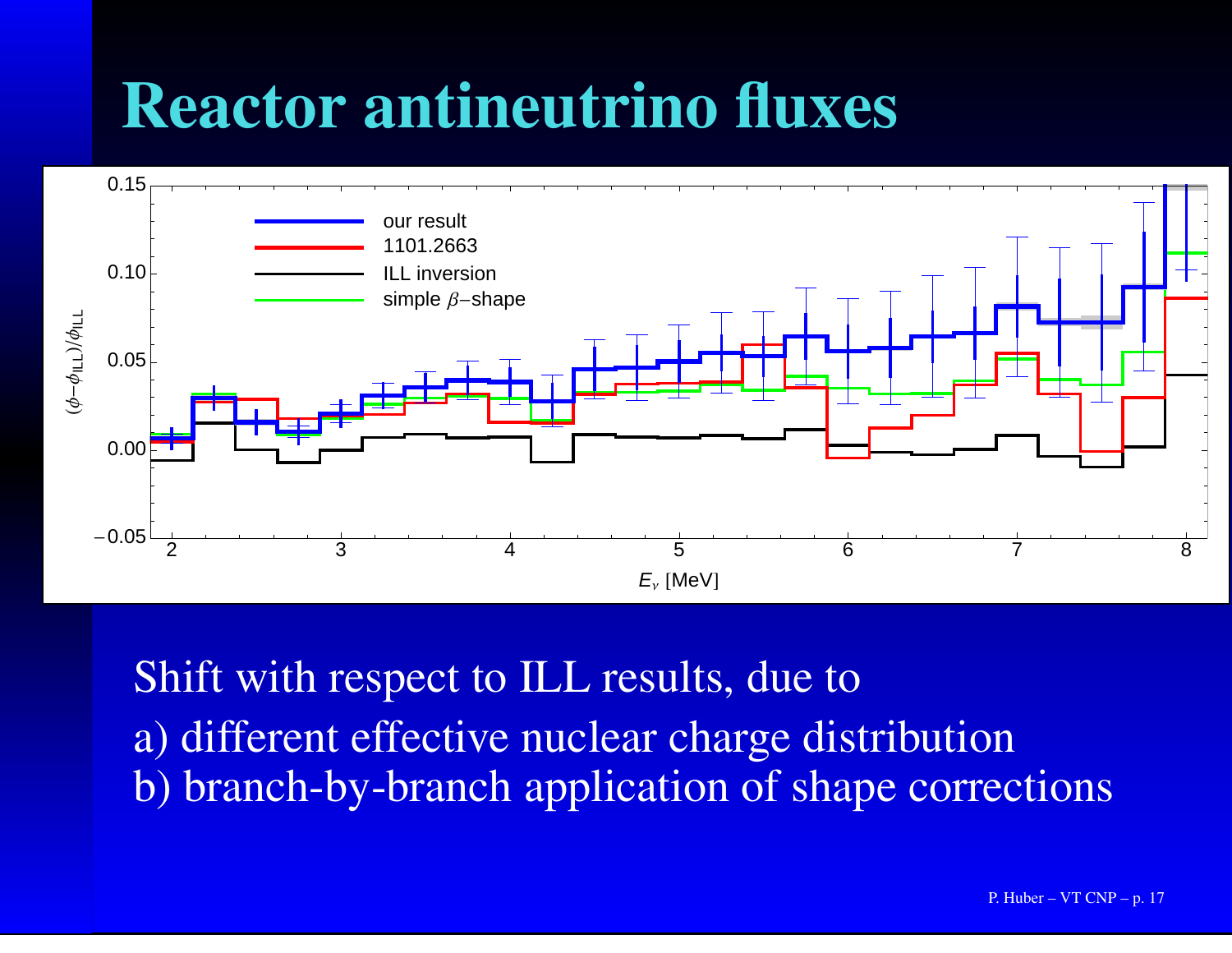## Comparison of isotopes



Same shift in allisotopes

Statistical errors of different size, directconsequence of different ILL data quality

<sup>239</sup>Pu most problematic due to large fission fraction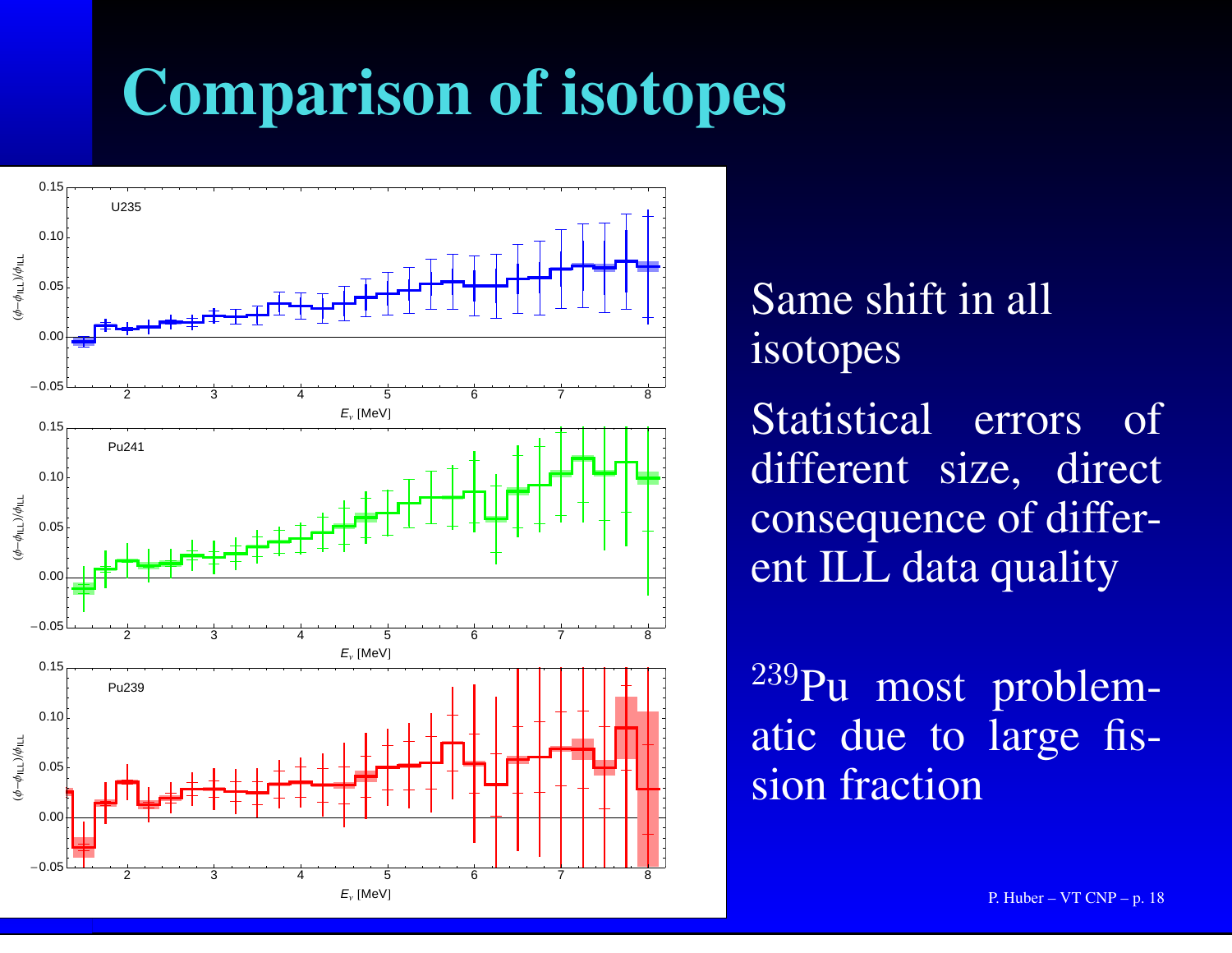# Improving *<sup>a</sup> priori* calculations



Updated  $\beta$ -feeding func tions from total absorption $\gamma$  spectroscopy (safe from pandemonium) for the isotopes:102,104,105,106,107<sub>Tc</sub>  $^{105}$ Mo and  $^{102}$ Nb

Still <sup>a</sup> 10-20% discrepancy with the measured total $\beta$ -spectra.

Next steps?

#### Fallot *et al.*, 2012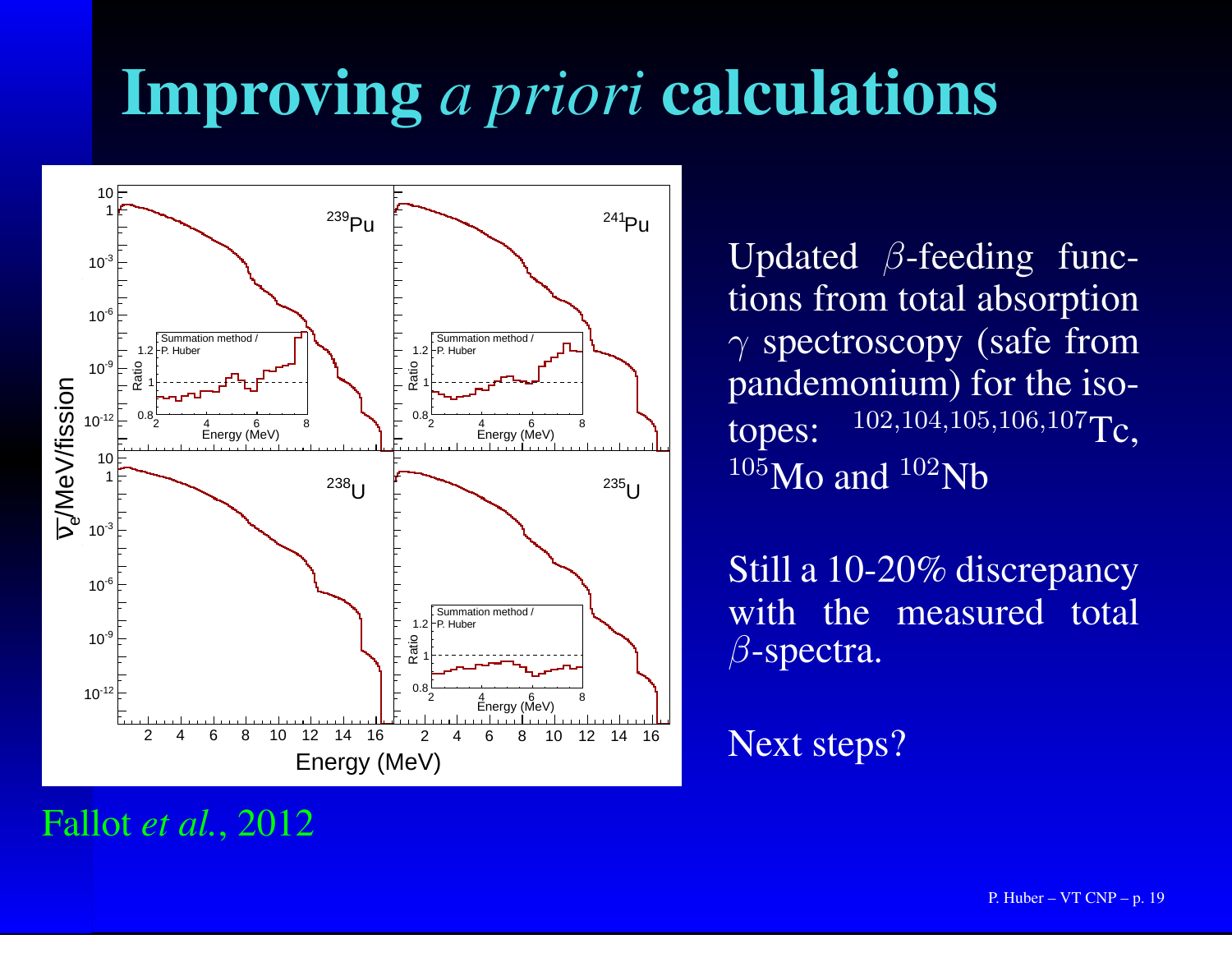#### Future neutrino measurements

The Daya Bay near detectors collect about 1M eventsper year

They do this at <sup>a</sup> distance where all sterile oscillationsare averaged away – no confusion between nuclearphysics and new physics

Daya Bay detectors are nearly completely active volume – nonetheless the events the acrylic vesselhave an impact on the energy response

Daya Bay surface to volume ratio much smaller than for any of the new experiments (and Daya Bay has <sup>a</sup>γ-catcher)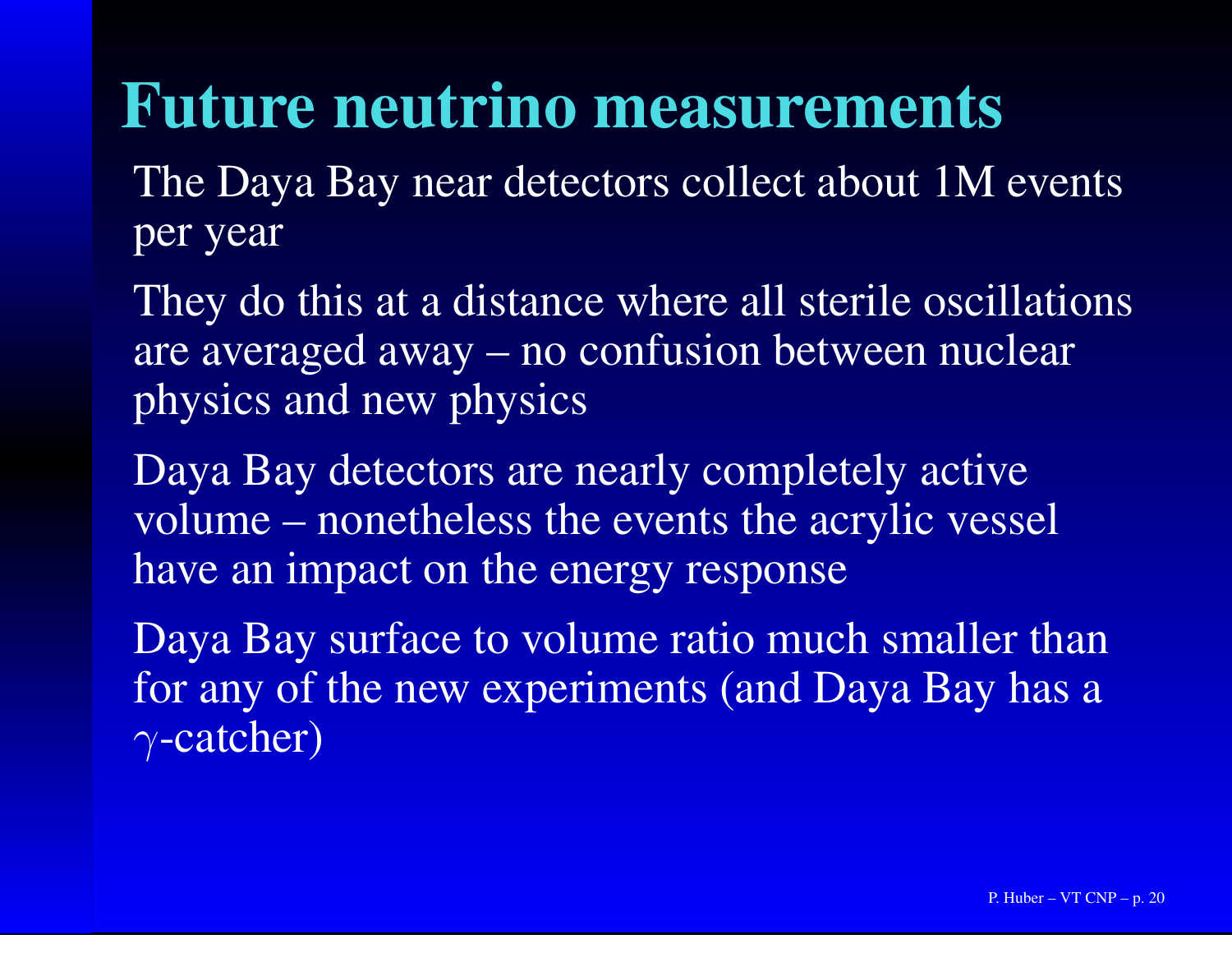### Daya Bay example



Overall energy scaleuncertainty 1-2%

Basically all effectsphysics from nuclear will end up producing <sup>a</sup> linear slope of maybe 1-5% plus higher ordercorrections

Entirely unclear howthat will be improved. . .

#### Daya Bay, 1310.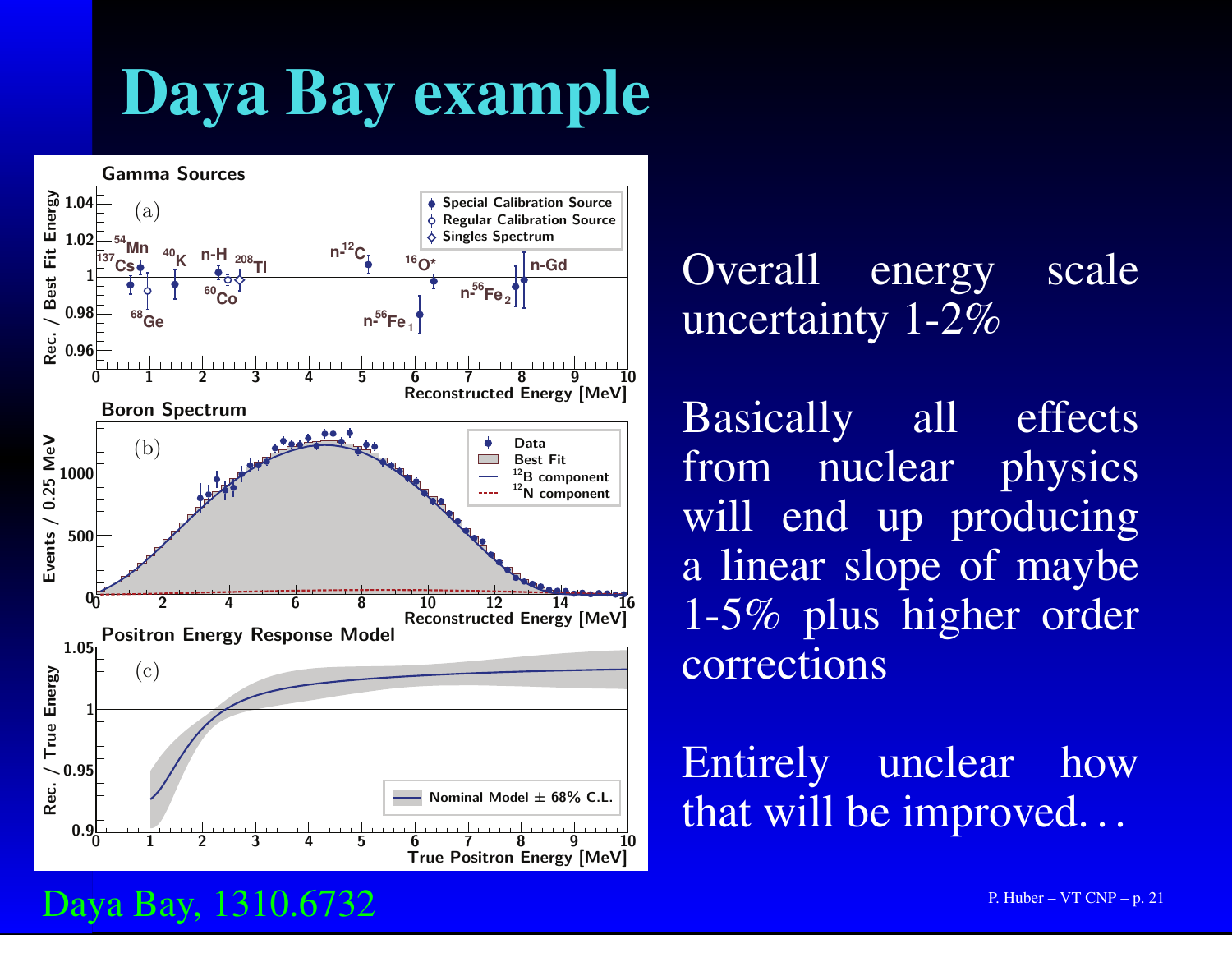# Future  $\beta$ -measurements

To my knowledge we can expect a  $^{238}$ U spectrum soon from <sup>a</sup> group working at the FRM II in Germany**Holland** Construction important to reduce reliance on <sup>a</sup> priori spectra

There is a proposal to trap Cf spontaneous fission products (CARIBU) in an ion trap and performdetailed  $\beta$ -spectroscopy for a group of isotopes (LLNL).

There is <sup>a</sup> proposal to use spallation neutrons toessentially redo the ILL measurements at FNAL Asner *et al.*, 1304.4205.

All these will provide useful information – quantitative impact depends very strongly onexperimental accuracies and systematics!